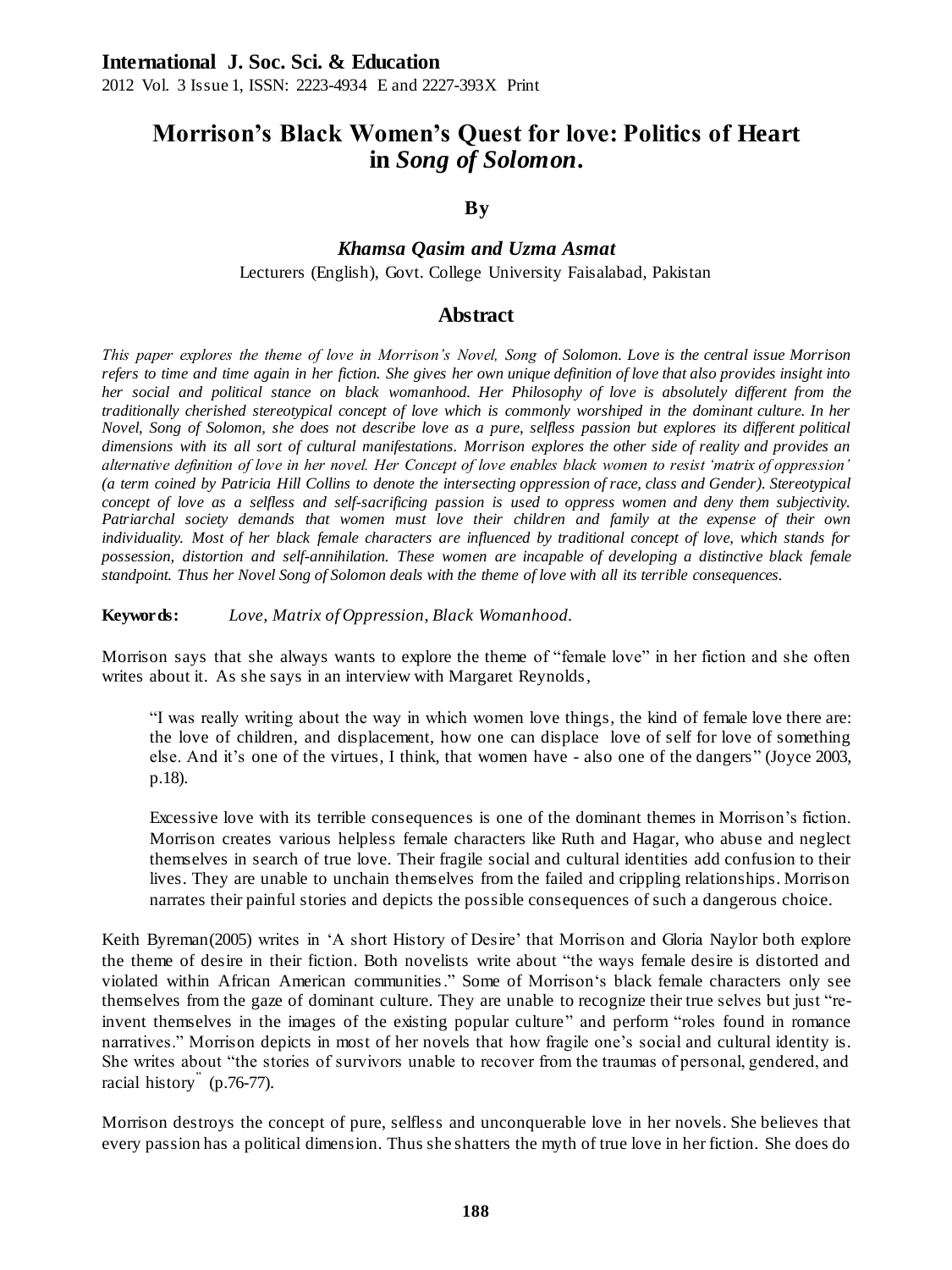so by probing deep into the ideological justification behind the promotion of the concept of selfless love. Women are forced to admire and endorse this stereotypical concept of love. Women are pressurized to behave in certain traditional ways. They are conditioned to perform traditional roles and those stereotypical masks paralyze their abilities to see and judge things objectively. Morrison criticizes all those high sounding abstractions and challenges the well known and commonly worshipped stereotypical and traditional concept of love in her fiction.

In her Novel *Song of Solomon* she creates a memorable female character, Ruth who loves her family at the expense of her self. Her unconditional love for them makes her the target of their anger. They always take her for granted and never acknowledge her presence. In *Song of Solomon*, Morrison depicts that self-love is the key to meaningful existence. Blind conformity to prevailing traditions deprives individuals of authentic identities. Thus by questioning social laws and traditions, any individual can cultivate a positive identity. Only those of Morrison's characters are successful in cultivating positive identities that are willing to rebel against the negative and paralyzing societal pressures and patriarchal traditions.

Ruth lives a very inauthentic life. She does not consider herself somebody. She has always been a weak and submissive woman. Through her character Morrison shows that patriarchal upbringing and absolute conformity to patriarchal norms deprive a woman of a meaningful existence. Ruth is not born like this but her dependence upon her father and husband paralyzes her ability to respond positively and to cultivate an authentic individual voice. Ruth is a motherless child, who has been loved and pampered by her father. She makes his father and his love the center of her life. She loves him so much that she even negates her own self. She absorbs everything he offers her as his single child. She never questions him and never doubts his knowledge. Ruth's father is a typical patriarchal father who loves her daughter but treats her as his toy and plaything. He overprotects her daughter and prevents her from developing an individual self. Dr. Foster proves a hurdle in Ruth's emotional growth. Wilfred D. Samuel says in his article 'Liminality and the Search for Self in Song of Solomon' that Ruth has most of "inauthentic experiences" in her life, "Ruth grows into womanhood without a personal identity, as the extension of his father" ( Bloom 2007, p.6).

Ruth has a very limited number of good experiences in her life. She has spent most of her life within the four walls. She never desires to go beyond that "twelve room citadel." Most of the time she remains confined within her home. Her house only offers her the patriarchal way of living, where woman is nothing but just a toy and her sole purpose in life is to entertain man. Even after marriage, her life does not change at all. The way she used to make her father happy, similarly she begins to love her husband. Thus she grows as an over dependent and over-protected child. Thus throughout her life, she lives like a shadow. The Patriarchal society in which she exists does not offer her anything positive. She finds herself unable to develop even a single significant relationship in life and consequently loses her self worth. She lives a very insignificant and unhappy life. She understands the truth lately, when she confesses to her son,

…because the fact is that I am a small woman. I don't mean little; I mean small, and I am small because I was pressed small. I lived in a big house that pressed me into a small package. I had no friends, only schoolmates who wanted to touch my dress and my white silk stockings. But I didn't think I'd ever need a friend because I had him[her father] (Morrison 1987,p.122).

Ruth loves and devotes her whole life to her family. But she is not loved and admired by anyone. She knows that her father was the only person who ever truly loved her. She defines her relationship with her father in these words, "I was small, but he was big. The only person who ever really cared whether I lived or died. Lots of people were interested in whether I lived or died, but he cared. he cared and there was, and is no one else in the world ever did" ( Morrison 1987,p.125).Thus she often used to visit her father's grave , D .Samuel analyzes Ruth's purpose behind visiting her father's grave; he says that the sight of the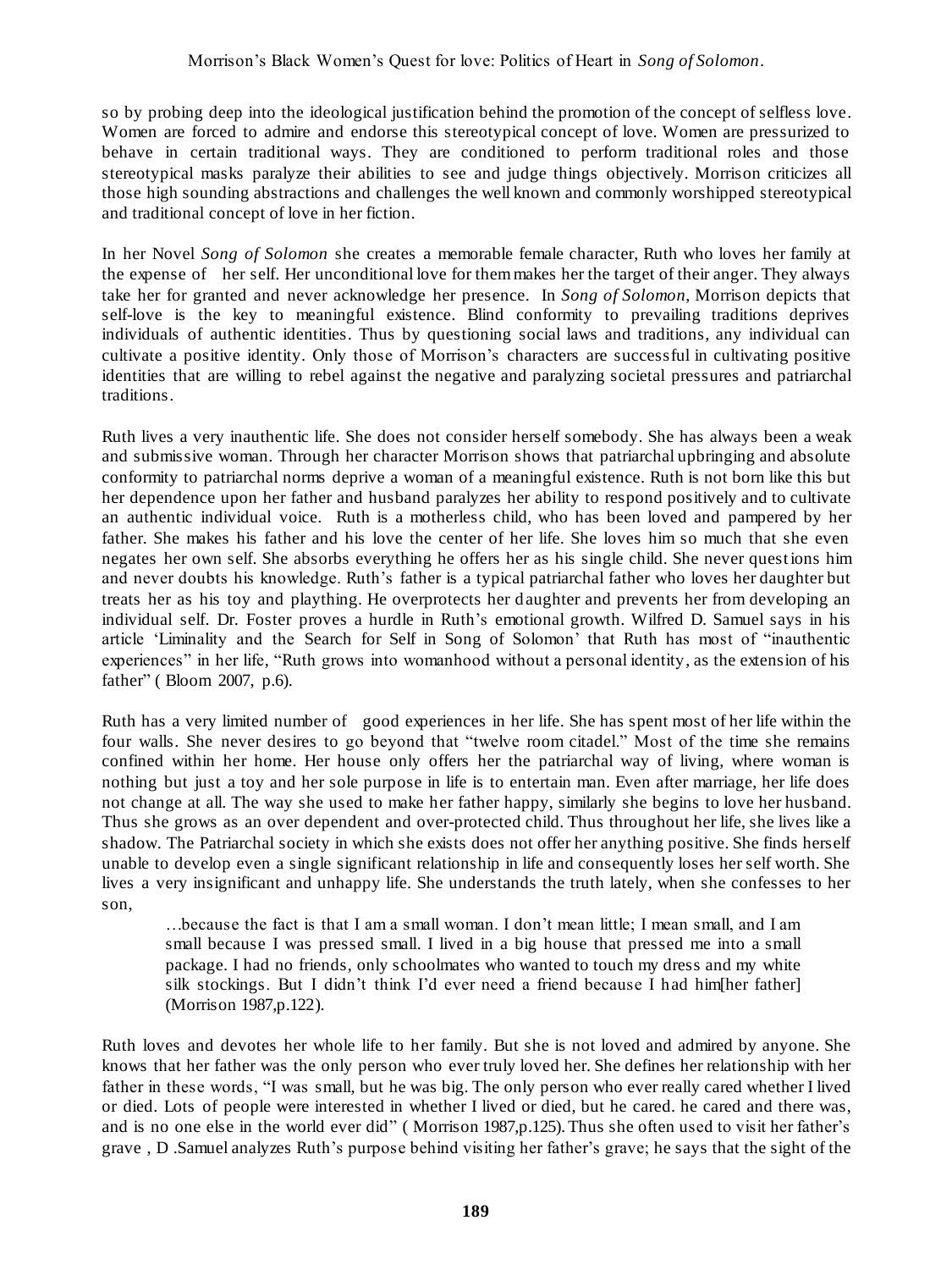very grave, gives her the purpose to live and to believe that she is somebody. The visit validates her existence and gives meaning to her sterile life. Ruth's sense of alienation and isolation again verifies the dominant Morrisonian theme; over-dependence upon others deprives one of a positive and an authentic identity. This sort of individual is left with a fragile sense of self and mostly lives an inauthentic existence. Ruth is also a motherless child and the mother figure is lacking in her life. She seems more like an underdeveloped and undernourished plant. She is an emotionally abused and "psychologically damaged" woman. Her loving and overprotective relationship with her father does not let her nourish her personality but makes her an emotionally crippled child. As Samuel argues,

Morrison's naming of her character is thus not coincidental. All three names---Ruth, Foster, and Dead---suggest dependence and absence. Like her biblical counterpart, Ruth is devoted and loyal to the point of forfeiting all rights to her personal life…[ her dependence upon her father also ]robs her of a self that results in meaningful, personal development ( Bloom 2007, p.7-8)

Her Marriage with Macon introduces her to the more ugly and crude realities of life. The only consolation she finds in her long loveless marriage is her children and especially her son. She finally gives birth to her only son after spending fifteen years in a loveless and suffocating relationship with a man who considers her worthless and treats her as an insignificant woman. This abusive relationship sabotages her self respect .She bears all sort of psychological, emotional and physical abuses silently and lives a passive life. Her Husband Macon considers himself superior. The novel reveals that Macon had spent a traumatic childhood. He is an angry man and Ruth becomes the target of his anger. He abuses, snubs and hates her. He finds her extremely disgusting and repulsive. Macon treats her like a scapegoat. He blames her for having incestuous relationship with her father. He tells his son that he saw her naked in bed with her father's dead body and saw her sucking his father's fingers. In his memory Ruth stands for some thing ugly and disgusting. What disgusts him most about her was, "the sight of her mouth on the dead man's fingers." Most of the detail of the incident is the fragment of Macon's imagination, as the text tells,

Once he believed that the sight of her mouth on the dead man's fingers would be the thing he would remember always. He was wrong.Little by little he remembered fewer and fewer of the details, until finally he had to imagine them, even fabricate them, and guess what they must have been ( Morrison 1987, p.16).

He could not recall all the details, in the end; he fabricates and exaggerates them. Ruth bears all these cruelties and humiliation. She does not open her mouth and never says a word against him. She is not courageous and rebellious enough that she can resist Macon's aggression; she is unable to challenge the authority of her patriarchal husband. Her silence gives Macon an authority to victimize her. It empowers her husband and depowers her.

Ruth's relationship with her husband proves very damaging; it destroys her completely and shakes her inner confidence. Macon marries Ruth to get certain material advantages. It can be called the marriage of convenience. Macon wants to become rich; he wants recognition, so he decides to get married to the most distinguished Doctor's daughter. After getting all the material advantages, he threw her away like a used tissue. He does not provide any emotional support to her and refuses to keep any kind of physical and sexual contact with her. She was just twenty years old at that time and did not even know how to cope with the situation. Macon not merely hates her wife but her sister is the one whom he hates more than anything else in the world. She is "odd, murky, and worst of all unkempt, a regular source of embarrassment"( Morrison 1987,p.20). Ruth's every gesture disgusts Macon, he beats her daily. When he tells Milkman about his past, he says that his father-in-law was "a bigger hypocrite never lived" who was ever interested in knowing the skin-colour of their children. He blames him for doing the nasty thing in the whole world. As he says "nothing could be nastier than a father delivering his own daughter's boy". Macon justifies his anger and rage in every possible way. He complains that his father-in-law did not lend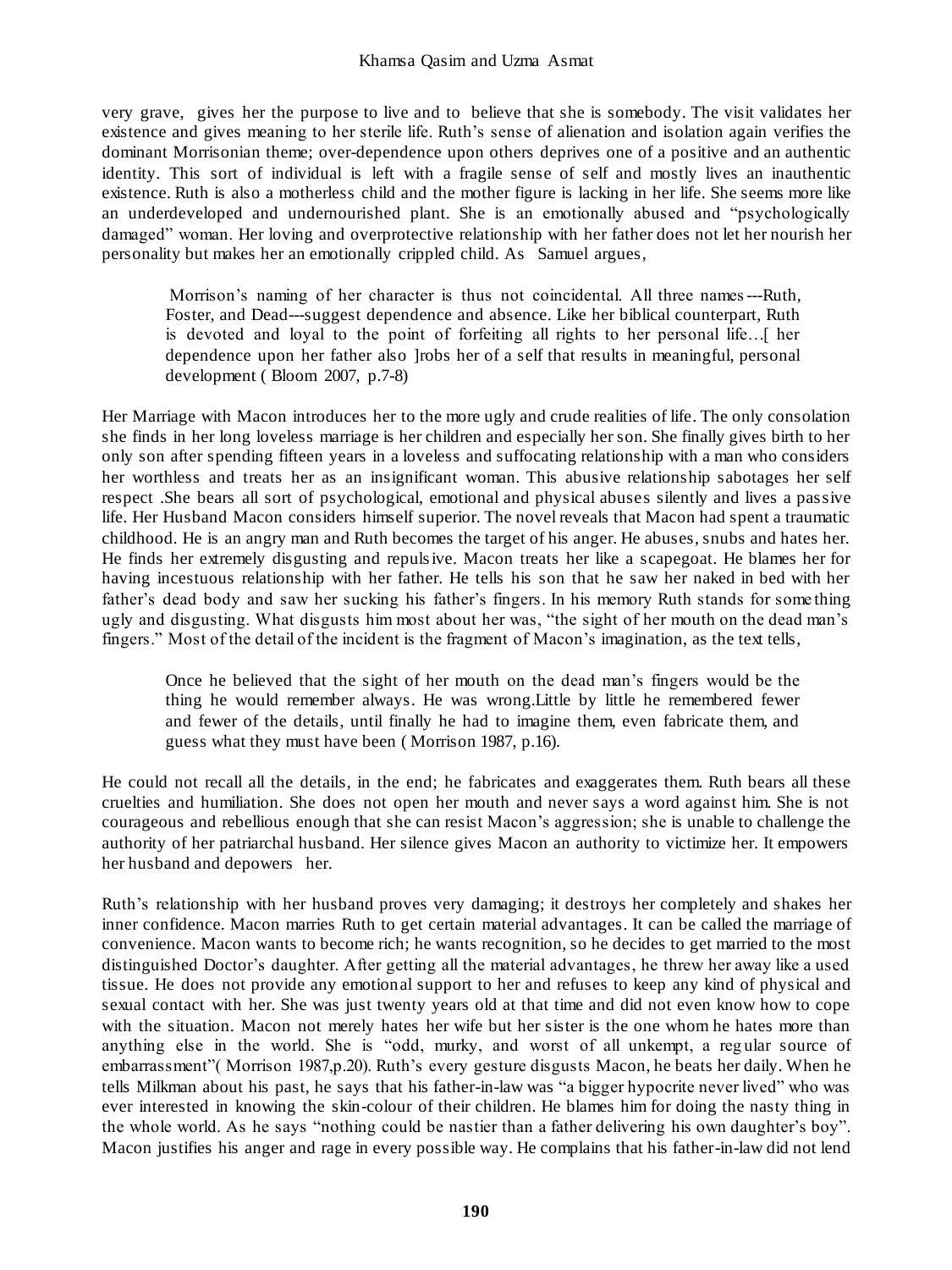him a "dime" to buy a land of track. When he requested her wife, she refused to influence his opinion. It infuriated him and he wondered "who she was married to---- me or to him." He builds his case against her on a very faulty logic. He blames his wife for having sexual relationship with her father, only because the doctor once helped her daughter to deliver her babies and remained worried about the colour of their skins and once he saw her near her father's dead body kissing his fingers. On the basis of the above mentioned facts, he reached to this conclusion "nothing to do but to kill a woman like her." ( Morrison 1987, p.71-74).

She tells her son, Milkman that she was just twenty years old when her husband refused to touch her. Ruth first time breaks her silence when she shares with him the important details of her life. Her words are symbolic. She unveils the secret that Macon has tried to take his father's life by throwing his medicine away. She also tells her boy that her husband had tried to kill her. When Milkman asked about the particular incident, was she naked in bed with her father? She narrates the other version of the story, "No. But I did kneel there in my slip at his bedside and kissed his beautiful fingers." (Morrison 1987, p.124- 125).Thus Ruth appears to be quite innocent who has great respect for her father and does not have an illicit relationship with him. She is not merely abandoned by her husband but also disliked by her son whom she considers the only solace of her life. When her husband abandons her, she finds escape in her love for her son. Long time deprivation of her husband's attention and love forced her to find consolation in her son's love. He becomes the center of her life. She loves and adores him. Macon Dead was called Milkman because she used to feed him even when he was six years old.

Milkman protects her mother and does not let his father beat her. Morrison also analyzes this act of Milkman; he does not do it just for the sake of mother's love but to prove himself a man. Milkman does not consider her mother as an individual. As the text tells,

He [Milkman] was a man who saw another man hit a helpless person. And he had interfered. ... No, He would not pretend that it was love for his mother. She was too insubstantial, too shadowy for love. But it was her vaporishness that made her more needful of defence. She was not a maternal drudge, her mind pressed flat, her shoulders hunched under the burden of house work and care of others, brutalized by the fear of a man…Never had he thought of his mother as a person, a separate individual, with a life apart from allowing or interefering with his own.(Morrison 1987,p.75).

He doubts his mother when his father blames her for having incestuous relationship with his father. Her mother used to nurse her when he was old enough to talk and to stand up. Milkman also doubts her mother's love and sincerity, "And if she did that to me when there was no reason for it…. then may be she did other things with her father?" (Morrison 1987,p.12). But occasionally Milkman also feels sympathy for his mother when he talks to Guitar, "She looked like the unhappiest woman in the world. The most miserable…I've never in my whole life heard my mother laugh. She smiles sometimes, even makes a little sound But I don't believe she has ever laughed out loud." ( Morrison 1987, p.13).

Ruth could not enjoy her life; she could be called the most misunderstood person in Macon's Dead home. But when Milkman grows up, he feels real sympathy for her whenever he thinks of the miserable life she has spent,

The best years of her life. From age twenty to forty, had been celibate, and aside from the consummation that began his life, the rest of her life had been the same. He hadn't thought much of it when she'd told him, but now it seemed to him that such sexual deprivation would affect her, hurt her in precisely the way it would affect and hurt him. Her mother had been able to live through that by a long nursing of her some occasional visits to some grave yard. ( Morrison 1987, p.104).

But Milkman's sense of sympathy could not decrease Ruth's sense of pain.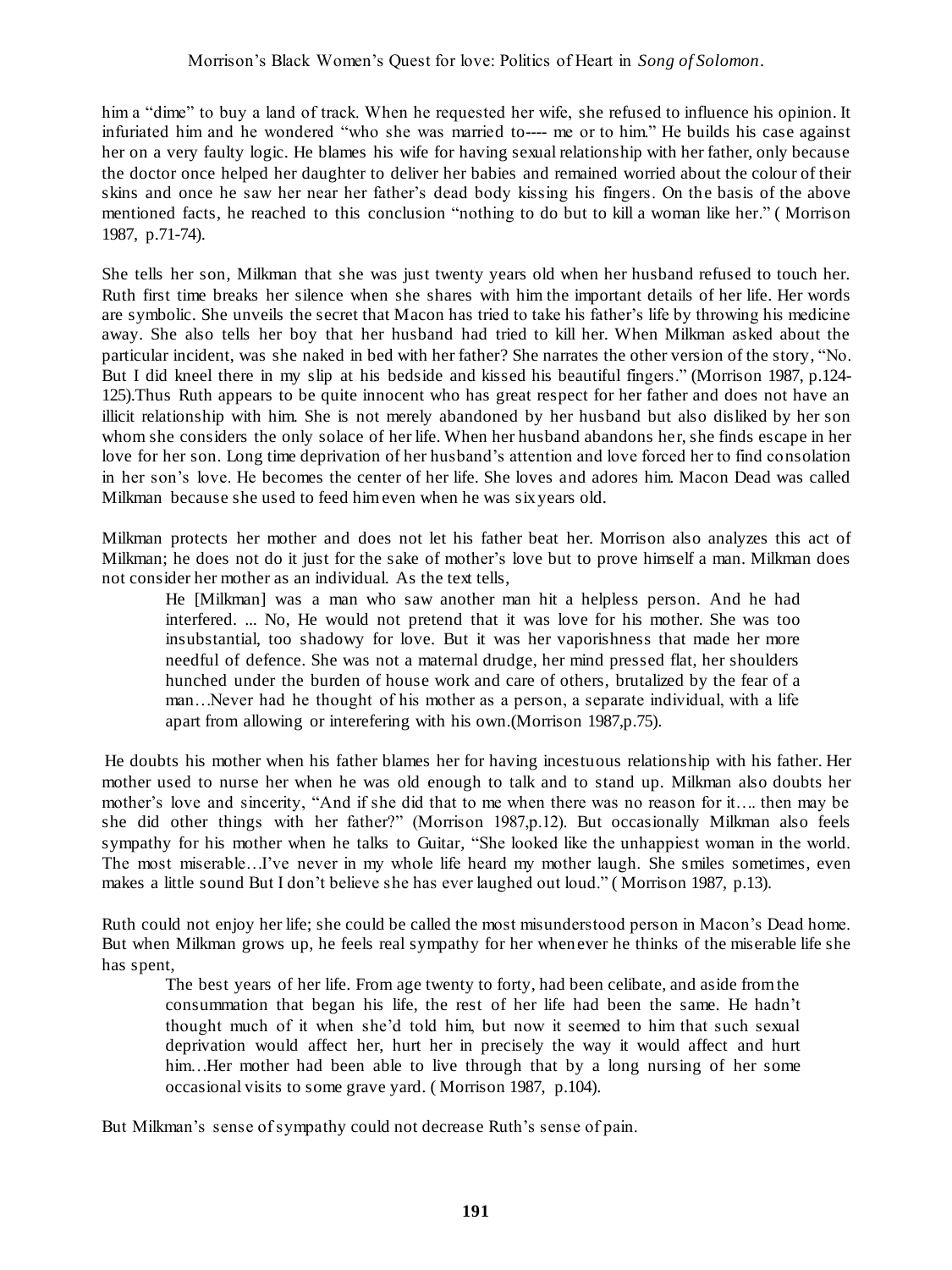As Wilfred D. Samuel argues that Ruth could not learn to explore her own interests, she lives for others. She refuses to think about her own needs. She abuses her own body by not resisting all sort of oppression and lives a very circumscribed life. She negates her own needs and makes her father, husband and son the center of her life, while they abuse her in return. Her husband and son "return her love with distaste". Thus in this way her husband, father and son rejects her love, this rejection makes her life "more inauthentic, empty and isolated." ( Bloom 2007, p.9).She has no independent self to stand on. No one recognizes her efforts. Morrison through Ruth's character proves that an individual with no authentic identity has very little to contribute. Ruth loves her family at the expense of her own self. Morrison depicts that excessive love is a self- destructive tendency. Ruth excessive love for her loved ones deprives her of a positive identity. Through Ruth's character Morrison depicts the miserable plight of those women who tried to live up to the standard of patriarchal society which highly glorifies the image of selfless love.

As Valerie Smith in 'Continuities of Community' says Macon's family exemplifies the patriarchal and nuclear family which is considered a vey "stable and critical feature not only of American society, but of western civilization in general."( Bloom 2007, p.34-35). Similarly Macon can be called a patriarchal father. He stands for all the patriarchal fathers. He super-imposes his self on his family. He is more close to Milkman but he also scolds and criticizes him. Macon does not want to keep any relationship with her sister because he does not want to be associated with the bootlegger.

Macon is a dominant and a dysfunctional father. He controls his daughter's lives. He does not let them grow. They are beautiful and light-skinned black girls like their mother. Macon objectifies them. He treats them as dolls and the playthings. They wear good dresses and roam with their father in the cars. As Stephenie A. Demetera kopoulos says that they stand for all the sisters in a patriarchal society, " who are made subservient body- servants to a selfish, adored brother simply because he is a male."( Bloom 2007,p.51).

They just live for their selfish family. Their lives are dictated by their father's wish. At the age of fortythree Lena analyses her situation and criticizes the patriarchal system of her family. She criticizes Milkman for his ruthless behavior towards them. She tells him plainly that he has no right to interfere in their lives. She says that they spend their whole life entertaining him.

Our girlhood was spent like a found nickel on you. When you slept, we were quiet, when you were hungry, we cooked, but you have never done anything for us where do you get the right to decide our lives? From that hog's gut that hangs down between your legs?" She calls him a "sad, pitiful, stupid, selfish, hateful man ( Morrison 1987, p.215).

She tells him that he has no right to control their lives. She tells him that Corinthian is suffering because of him. He told their father about her love affair with Porter. She has been confined within the home by the father who has also forced her to quit the job. She compares Milkman to their fathers and says that they are the same. She could not get college education just because of him. In a racist society, the black graduate girl finds just one job, the domestic work. During 1960s, all the colored girls were considered suitable for this kind of job. But she hides it from her family because she is ashamed of her job. It is also at the age of forty two she discovers love in her life. It is Porter who makes her realize her miserable condition and inferior status in the family. First time in her life, she realizes her inferior status in the family that she is just a submissive, passive and helpless woman. Just like her mother, her status is no more than a piece of fine furniture.

As Stephename .A. Demetra kopoulos says in her article 'Men's and Women's individuation' that she is nothing more than a "persona", she is only valuable as a "decoration for her family." She is treated as a family property, and the obvious proof is the way Milkman prevents her from developing any relationship with Porter. Milkman is the youngest in the family but still he considers it his right to interfere in her sister's life. Thus he once again causes great damage to her because in middle class life, "marriage is the main institution for female individuation."( Bloom 2007,p.53).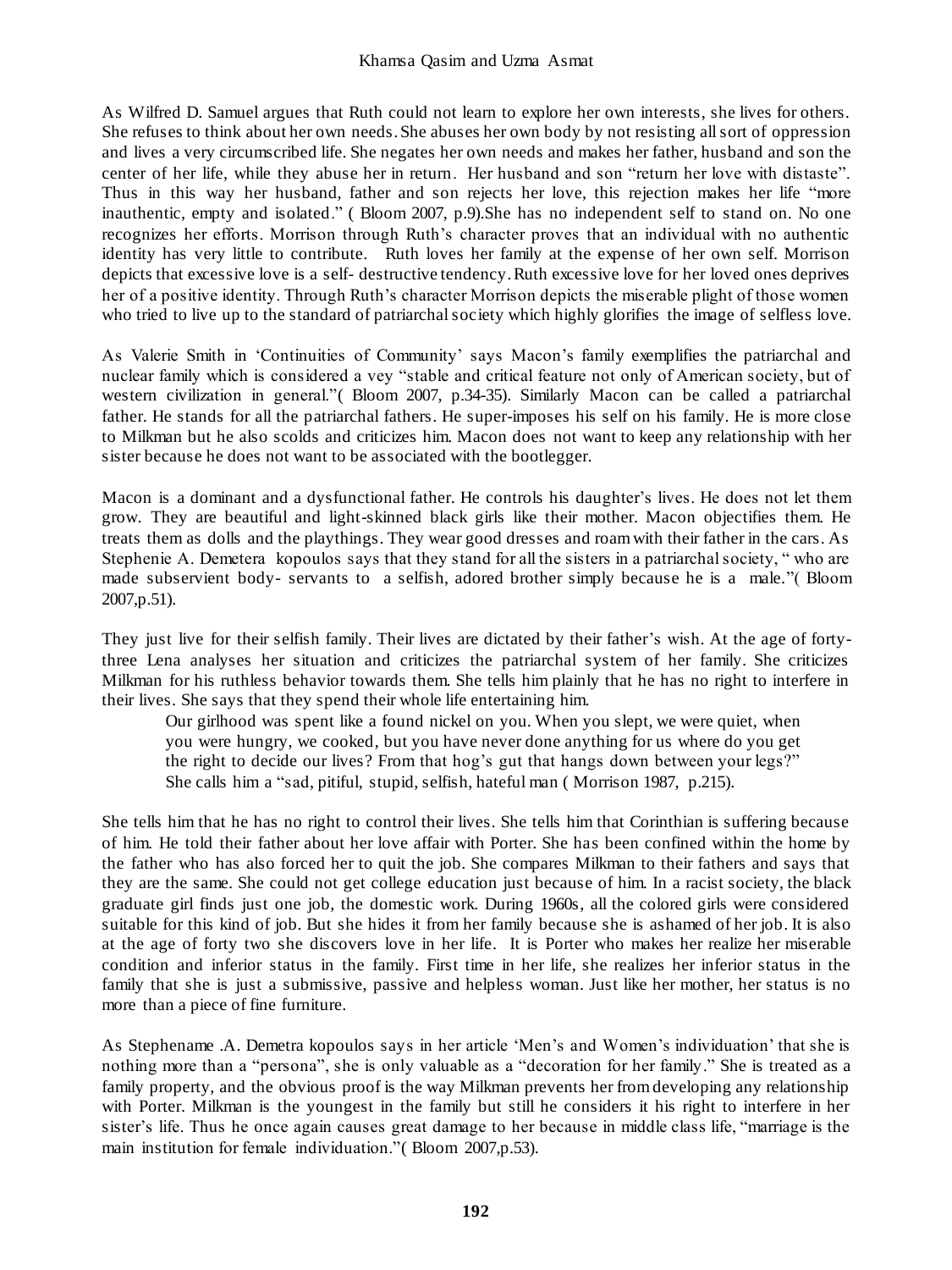Cornithian first time claims her subjectivity, when she decides to get married. She selects Porter as a husband. First time she challenges the patriarchal norms of her family by selecting Porter as her life partner. Thus she makes the greatest decision of her life. She refuses to exist and begins to live. It is Porter' love that gives her reason to live. He makes her realize her baby doll status in the house. He says that he wants a grown up woman "that's not scared of her daddy. I guess you don't want to be grown-up women."(Morrison 1987, p.196).It is through her relationship with Porter she rediscovers herself and "felt a self-esteem that was quiet new." (Morrison 1987, p.20).

Dusty Miller(1994) in *The Woman Who Hurt Themselves* says that there are many forms of childhood traumas. "It can be experienced through physical and sexual abuse or through invasive caretaking."Corinthian had spent a traumatized life, and most of traumatized children take long time to heal. Some children lead an isolated and quiet life while other "manifest the wounds suffered in childhood, in troubled relationships, life threatening symptoms, and dangerous behavior pattern."(p.5).Corinthian learns to live; her relationship with Porter helps her to heal. While her sister Lena could not heal the emotional and psychological wounds she received in her patriarchal home. In order to get rid of her anger and pain, she finds escape in whisky; it helps her to get rid of a sense of emptiness. She harms and abuses her body and hurts herself terribly. Her self abusive and self destructive behavior destroys her both emotionally and physically. Miller(1994) says in *The Women Who Hurt Themselves* that women hurt themselves more than men. Men usually express their anger and frustration openly. Women cannot because "they are socialized not to fight back, allowing themselves to be hurt or humiliate is far more socially acceptable than being aggressive or violent towards others"(p.9). Drinking is also a way to escape the feeling of pain. Ellen Brass and Laura Davis in their most famous book *The Courage To Heal* mentions the psychological pattern of an abused child. It is very natural for the abuse survivor to "replicate the childhood violence, not knowing how else to act." And the most common emotion "abuse engenders is anger" (qtd. in Miller 1994,p.6).

In *Song of Solomon* Morrison creates various female characters that are robbed of their subjectivity in a patriarchal racist society where they are facing various sort of oppression simultaneously, Like Ruth , Corinthian and Lena , Pilate's grand daughter, Hagar also suffers the same fate , she negates her self for the sake of Milkman. In *Song of Solomon* and *Jazz*, Morrison depicts the negative consequence of excessive love . The positive and constructive relationships help one to heal while the destructive relationships destroy one's inner confidence and a positive sense of self. Milkman is also an angry blackman whose anger prevents him from developing a constructive relationship with a black woman called Hagar. Milkman and Hagar share very positive relationship earlier but with the passage of time, their relationship distorts. The distortion comes when Hagar makes Milkman the center of her life. Milkman's materialistic and worldly nature blinds him and he could not recognize true love. Hagar's excessive love for him becomes the cause of her self destruction. In the beginning, Milkman enjoys the relationship but soon her accessibility infuriates and irritates him. The relationship takes twelve years to last but soon he loses interest in her and the relationship loses its worth in his eyes.

Barbara Rigney in 'Hagar's Mirror; Self and Identity in Morrison's Fiction' discusses the reason for Hagar's death, she says that Hagar is not killed by Milkman's refusal to love, but by her own concept of her selfhood. When she looks into the mirror, it tells her that she is not beautiful at all .She further argues that in Morrison's fiction "identity is always provisional". An individual cannot isolate himself fro m the community. Human personality is consciously and unconsciously shaped by "social constructions of both race and gender and they are inseparable from their origins( Peach, 1998,p.52-55).The mirror gives her false image and presents the distorted picture. The mirror only tells her what she herself has internalized. It believes like her that only white skin, blue eyes and golden hair are the symbol of beauty. She is extremely ugly. It convinced her that Milkman has left her because of her ugliness. In fact Hagar is not looking at herself objectively. When he leaves her; she kills herself in extreme helplessness. Only a meaningful relationship can help her to heal and to make her realize her self worth which she could not find till the end. She experiences the worst sort of abuse in the name of love. Hagar is neither respected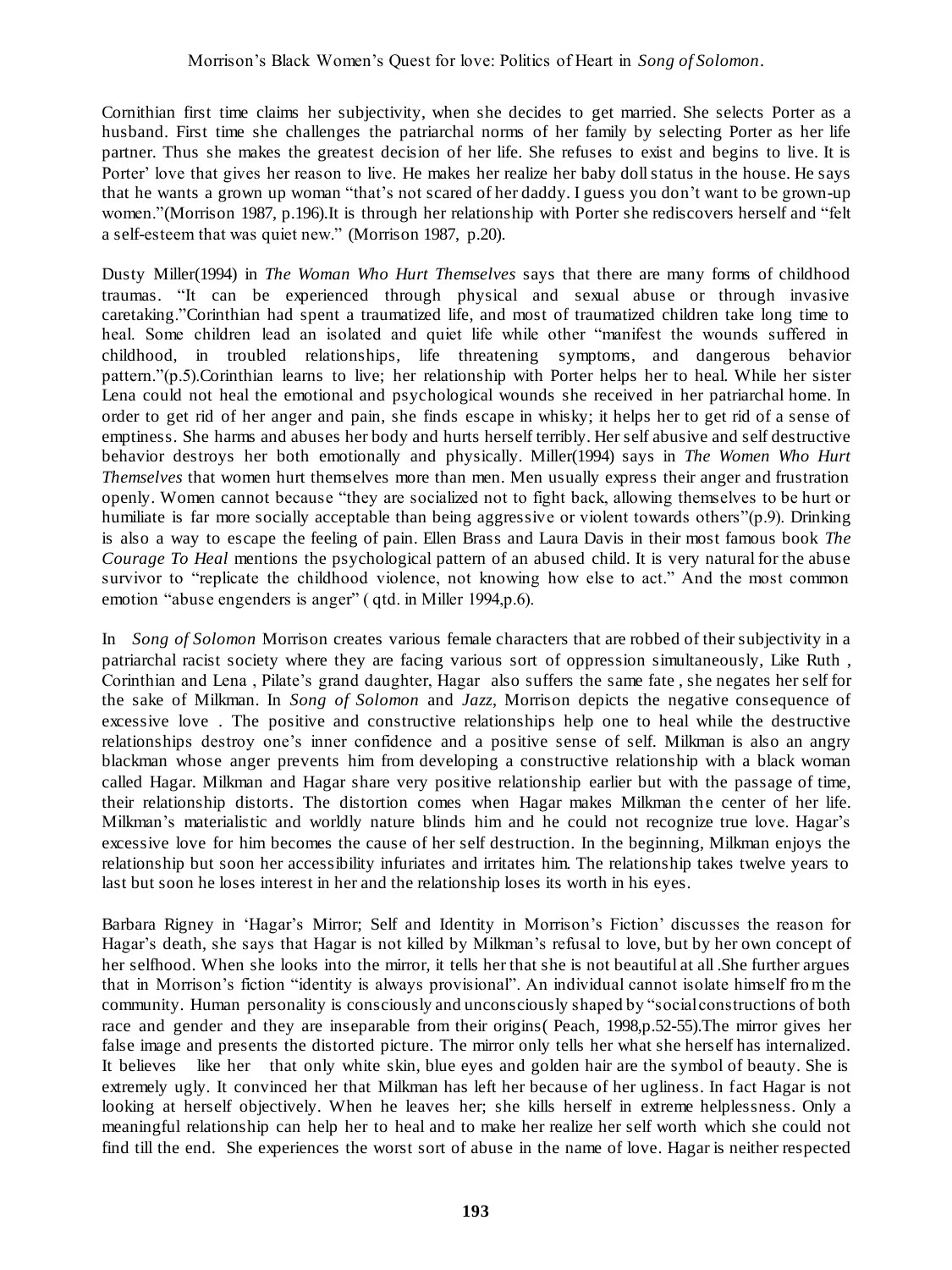nor admired by anyone. Hagar needs a meaningful relationship to heal. Milkman does not treat her as a subject. Milkman does not respect this relationship, that's why he takes her as a his "private honey pot, not a real or legitimate girlfriend," even her new girlfriends never bother about her, because they never considered her a rival, infact "they believed she was less than a rival." ( Morrison 1987,p.91).

Hagar excessive love for Milkman becomes the reason of her destruction. She wants to possess him even at the cost of her self-respect. But he misunderstands her love and takes her as an individual whose all time availability irritates him, he does not find her provocative at all. As the text tells, "The stupefying ease with which he had gotten and stayed between her legs" has irritated him. Milkman finds it monotonous and boring, because "it was so free, so abundant, it had lost it fervor." Thus the thought of her does not excite her neck and heart. She is compared to the third beer, not to the first one which one receives with "tearful gratitude" and not to the second one which "confirms and extends the pleasure of the first". She is like the third, "the one you drunk because its' there" ( Morrison 1987,p.91). He always gives her gifts at Christmas but not the ones which give her any slight idea about marriage. Milkman does not visit her for months but whenever he goes to her "she was all smiles and welcome ." When Milkman becomes involves in his social life, Hagar and her family becomes non-existent for him. After exploiting her for a long period, he decides to leave her without any sense of guilt. As the text tells,"She needed a steady man who could marry her." Thus finally, he ends the love affair by sending "a nice letter" to her. In the very letter he thanks Hagar for her love, he thanks her for making her life happy, and signs the letter "with love, of course, but more than that with gratitude."It is not the word "love" that infuriates Hagar but "flat-out coldness of thank you" ( Morrison 1987,p.98-99).

Hagar decides to take revenge by killing Milkman but her love for him prevents her from doing it. When Milkman's mother asks her why she wants to kill her son, she replies because she loves him more than anything else. He is centre of her life. Hagar says, "She wanted him alive more than anybody, but hadn't the least bit of control over the predator that lived inside her." Her "anaconda love" wants to take revenge, "she had no self left, no fears, no wants, and no intelligence that was her own." The problem with Hagar is, she loves Milkman at the expense of her own self. She neglects, ignores and abuses herself. Milkman's mother and Hagar fights over him, both want to possess him. Ruth calls herself Milkman's home and Hagar calls him her only home in the world. But Pilate comes and scolds them. She says that he does not care about both of them. As she says, "two grown up women talking about a man like he was a house or needed one. He ain't a house, he's a man.( Morrison 1987,p.99). Pilate wants them to understand that it is almost impossible to possess a human being and overdependence upon someone causes great harm to one' own identity. As Wilfred D. Samuel says, 'In liminality and Search for self' that Pilate can be called as an independent individual because she carries her identity within herself( Bloom 2007, p.30).But Hagar's position is very vulnerable; she is an extremely pampered child. Her family fulfills her every desire so she does not have the courage and strength to tolerate 'No'. When Milkman refuses to love her and she cannot bear it and loses the zeal to live.

Hagar tries to find out the reason for her rejection and when she looks herself into the mirror, she blames her looks for that. She says to Pilate that she looks horrible, "no wonder he did n't want me. I look terrible" ( Morrison 1987, p.308).She tries to fix herself up, she calls herself "a ground hog" and asks for the comb. The mirror breeds too many desires in her small heart. She buys new clothes, perfumes and does everything to fascinate Milkman. Reba and Pilate try hard to protect her but she is different from them. "Like the trees, they are offering her all they had: love murmurs and a protective shade". But they could not save her. She asks a very innocent question from her that why Milkman don't like her hair? Then the mother replies that how it is possible for Milkman not to like the same hair which grows over his stomach, chest, head and hips. But Hagar replies that "He don't like it at all, he hates it."He loves "silky hair", "lemon-coloured skin" and "grey- blue eyes( Morrison 1987, p.308).As Bertam D.Ashe argues in 'constructing African American standards of Beauty' that when Hagar accepts her inability to kill Milkman, she wants to transform herself; she wants to become a woman whom Milkman could have. Thus she is confirming to the western standard of beauty.( Morrison 1987,p.315). Hagar loses her